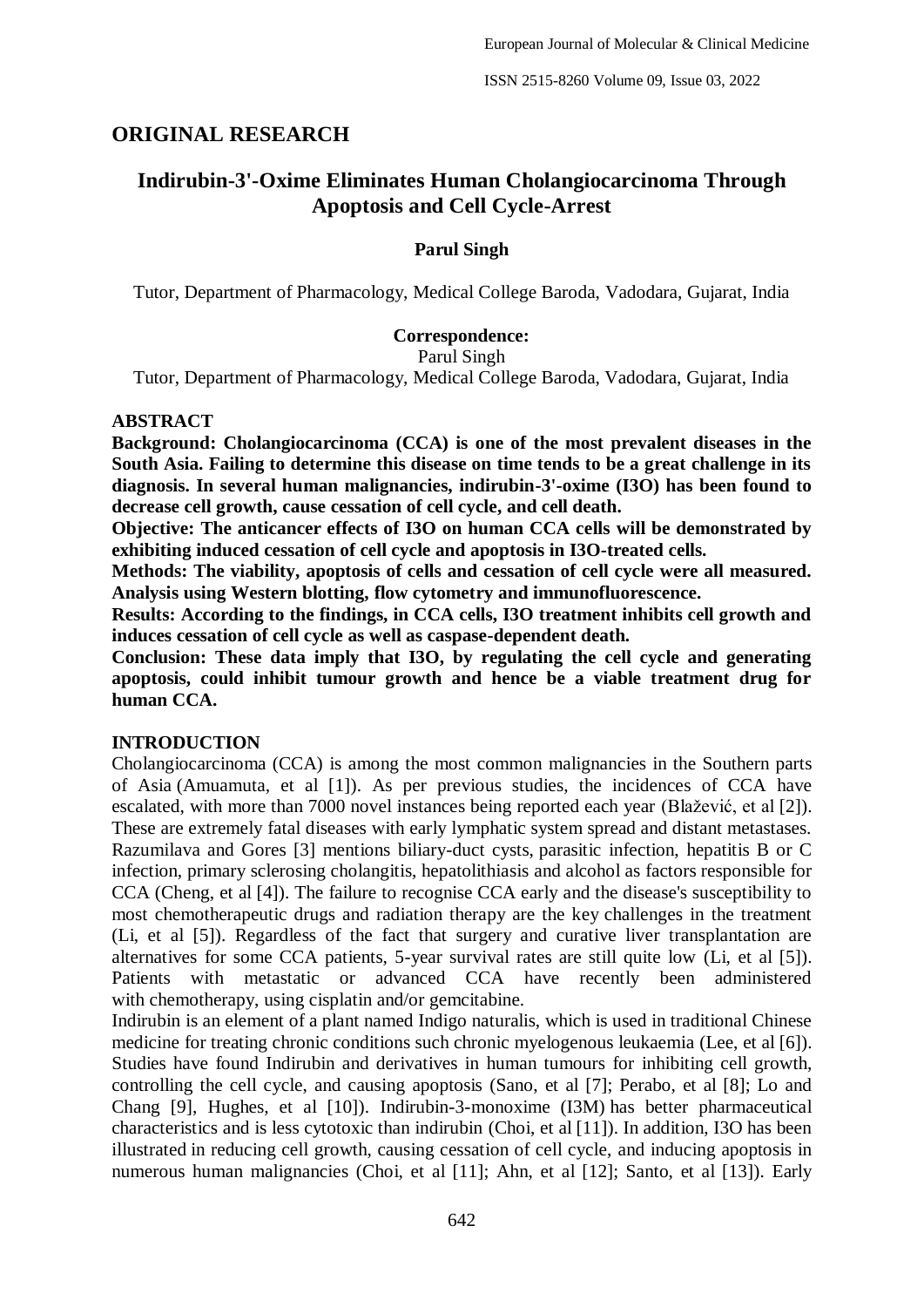reports were made on I3O's antitumor effects and inference in human leukaemia cells (Zhang and Liu [14]), demonstrating that I3O can be considered as a potential and safe anticancer drug. As a result, I3O is amongst the most effective indirubin derivatives for treating human malignancies, whilst its efficacy in anti-human CCA is unknown. In the present study, the anticancer effects of I3O on human CCA cells are demonstrated by exhibiting induced apoptosis and cessation of cell cycle in I3O-treated cells. Furthermore, we show that I3O therapy induces apoptosis through an intrinsic route. In human CCA cells, our findings imply that I3O could be a viable anticancer agent.

### **METHODOLOGY**

### **CELL LINES AND CULTURES**

OCUG-1 and NOZ are human gallbladder cancerous cells lines, whilst OZ and HuCCT1 are human bile duct melanoma cell lines. Dulbecco's modified Eagle's medium (Gibco) with 10% foetal bovine serum (FBS; Gibco) and RPMI1640 media were employed to sustain OCUG-1 and HuCCT1 cells respectively. NOZ and OZ cells were grown in Gibco's William's Medium E supplemented with 10% FBS. The samples were cultured at 37 degrees Celsius in 5% CO2.

### **CELL VIABILITY ASSAY**

For 72, 48 and 24 hours, OCUG-1, NOZ, OZ and HuCCT1 cells had been treated with varying doses of I3O. All of the experiments employed less than 0.1 percent dimethyl sulfoxide (DMSO). The CCK-8 was used for testing the vitality of the cultivated cells. Every group's survival percentage was computed as follows:

(OD450 of treatment/OD450 of controls) x 100%

#### **BRDU STAINING'**

HuCCT1, OZ and NOZ cells were treated with, 12.5 and 5 μM I3O, correspondingly. After 24 hours, the cells were given 30 minutes of 40 g/ml BrdU treatment. They were then fixed in acid ethanol for about 10 minutes at -20°C. The cells are stimulated with Brdu PRIMARY ANTIBODY AND THE Alexa Fluor 488-conjugated anti-rabbit IgG  $(H + L)$  antibody after being treated with 2 N HCl at RT for 10 minutes. Cells were counterstained with Hochest 33258 before being observed under the microscope. BrdU positive cells were collected in random fields.

### **CELL CYCLE ANALYSIS**

I3O concentrations of 12.5, 5 and 0 μM were being used for treating NOZ and HuCCT1 cells. The cells were extracted and frozen at 4°C with 100 percent methanol after being incubated for roughly 72, 48 and 24 hours. After that, the cells were cultured for 30 minutes with 2 mg/ml propidium iodide and 10 mg/ml RNase in the dark at room temperature. The DNA content was determined using a FACScan Flow Cytometer with ModFit LT 3.3 software. CDC25C, CDC2, cyclin A2, cyclin B1, and p21 antibodies were also used to establish the cell-cycle protein markers by utilising Western blotting.

### **ANALYSIS OF APOPTOSIS CELL DEATH**

NOZ and HuCCT1 cells were given DMSO or I3O for 48 and 72 hours, respectively. The apoptotic cells were detected with the help of an Annexin V-FITC Apoptosis Detection Kit after incubation, as directed by the manufacturer. The FACScan Flow Cytometer was used to detect and assess the intensity of annexin V or PI fluorescent signals. The activation of caspase-9, caspase-8, caspase-3, poly (ADP-ribose) polymerase (PARP), Bax, caspase-12, and Bcl-xl was discovered by Western blotting to demonstrate the mechanism behind I3Omediated apoptosis.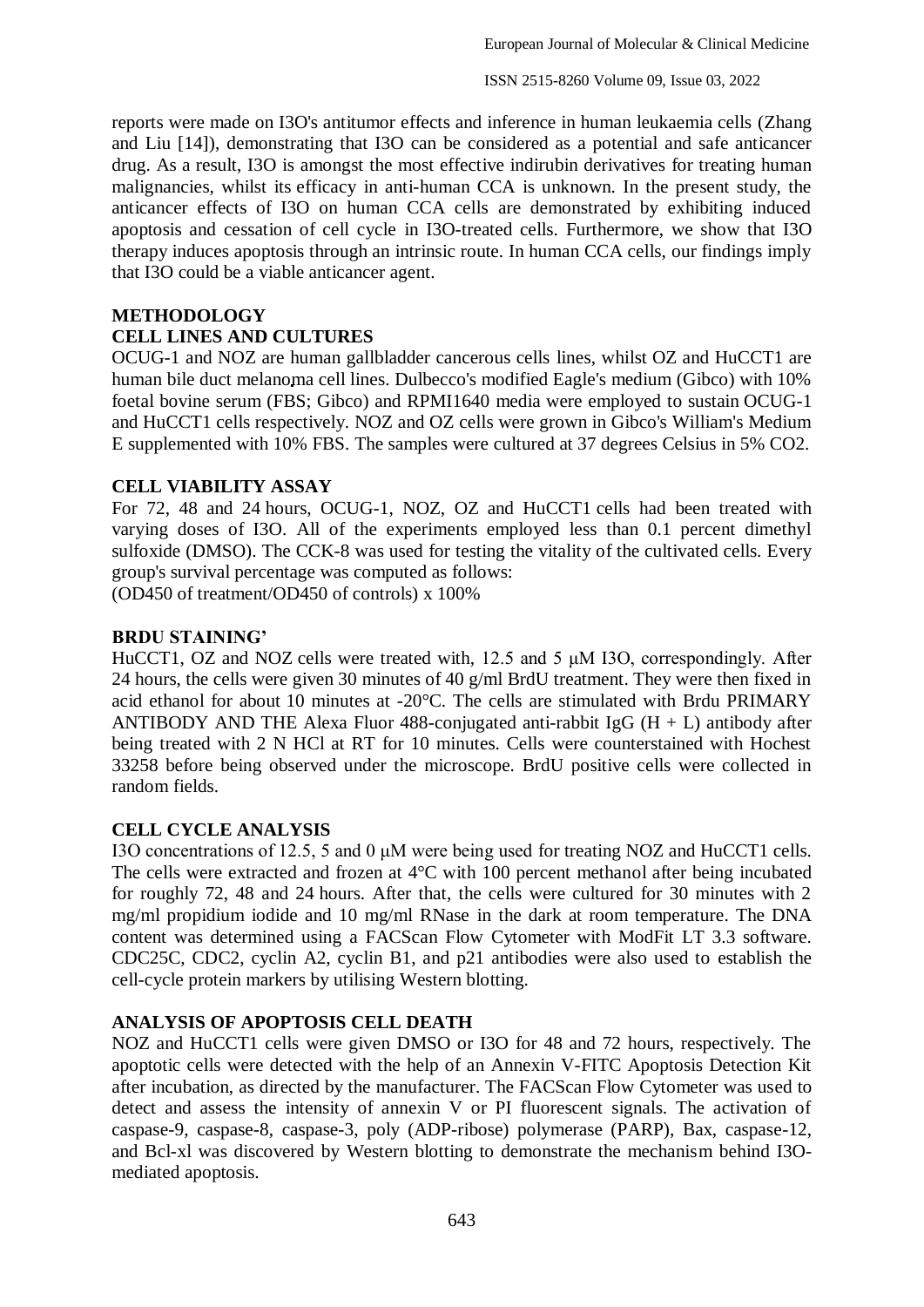The apoptotic mechanism through the caspase-dependent pathway was confirmed using Z-VAD-FMK, a pan-caspase inhibitor. In addition, anti-Tom20 and anti-cytochrome c antibodies had been used for detecting cytochrome c and mitochondria, which were later evaluated using an Olympus FV1000 confocal laser scanning microscope. Rhodamine 123 dye was used to identify the membrane potential of mitochondria. NOZ cells were treated for forty eight hours with DMSO or I3O. For 30 minutes, Rhodamine 123 (5 M) was applied to the cells. The cells were extracted after incubation, and the intensity of Rhodamine 123 fluorescent signals was assessed with the help of a FACScan Flow Cytometer.

# **STATISTICAL ANALYSIS**

The half maximum cytotoxic concentration was evaluated with the help of GraphPad Prism for Windows (CC50). The data for the current study was reported as mean SD, and the software for generating p-values was utilised in conjunction with a one-way analysis of variance analysis of the data. This was accomplished by employing Dunnett's comparative method. P-values of less than 0.5 were deemed statistically significant.

# **RESULTS**

# **I3O INHIBITED GROWTH IN HUMAN CCA CELLS**

Cell viability was measured using Cell Counting Kit 8 after human CCA cells were cultured in a media containing either dimethyl sulfoxide or I3O. After treatment for 24, 48, and 72 hours, the NOZ cells had one-half maximal inhibitory concentrations of I3O of 12.7, 9.1, and 4.4 μM, respectively. The maximal inhibitory concentrations of I3O for the OZ cells were .3, 3.2, and 4.7 μM, those for the OZ cells were 4.3, 3.2, and 4.7 μM (Figure 1C); and those for the OCUG-1 cells were  $>20 \mu M$  (Fig 1D).



**Figure 1(A) I3O suppressed the proliferation of human cholangiocarcinoma (CCA) cells [NOZ]**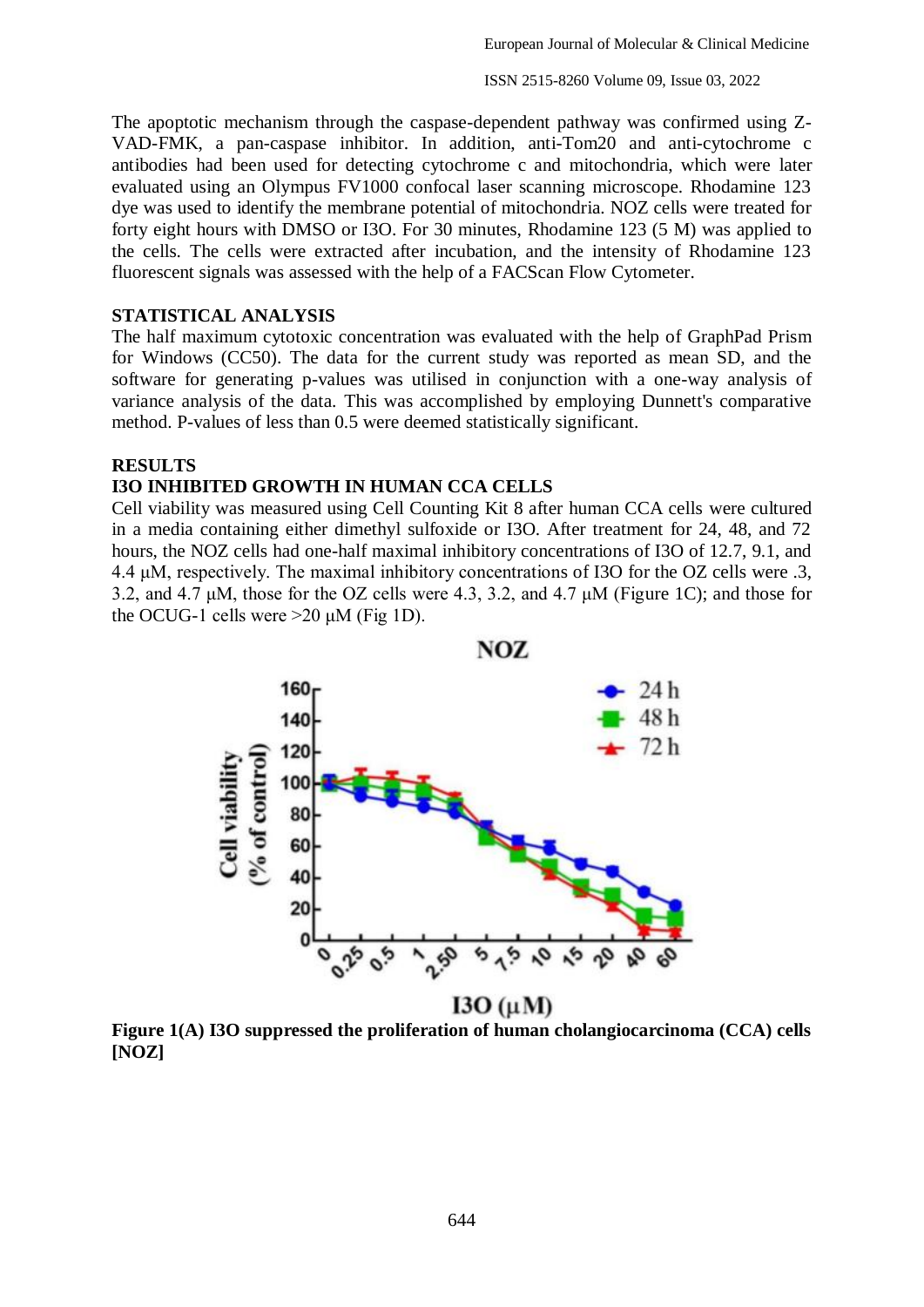ISSN 2515-8260 Volume 09, Issue 03, 2022



**Figure 1 (B) I3O treatment inhibits NOZ, HuCCT1 and OZ cell proliferation [HuCCT1]**



I3O  $(\mu M)$ 

**Figure 1 (C) I3O treatment inhibits NOZ, HuCCT1 and OZ cell proliferation [OZ]**



**Figure 1 (D) I3O treatment inhibits NOZ, HuCCT1 and OZ cell proliferation [OCUG-1]**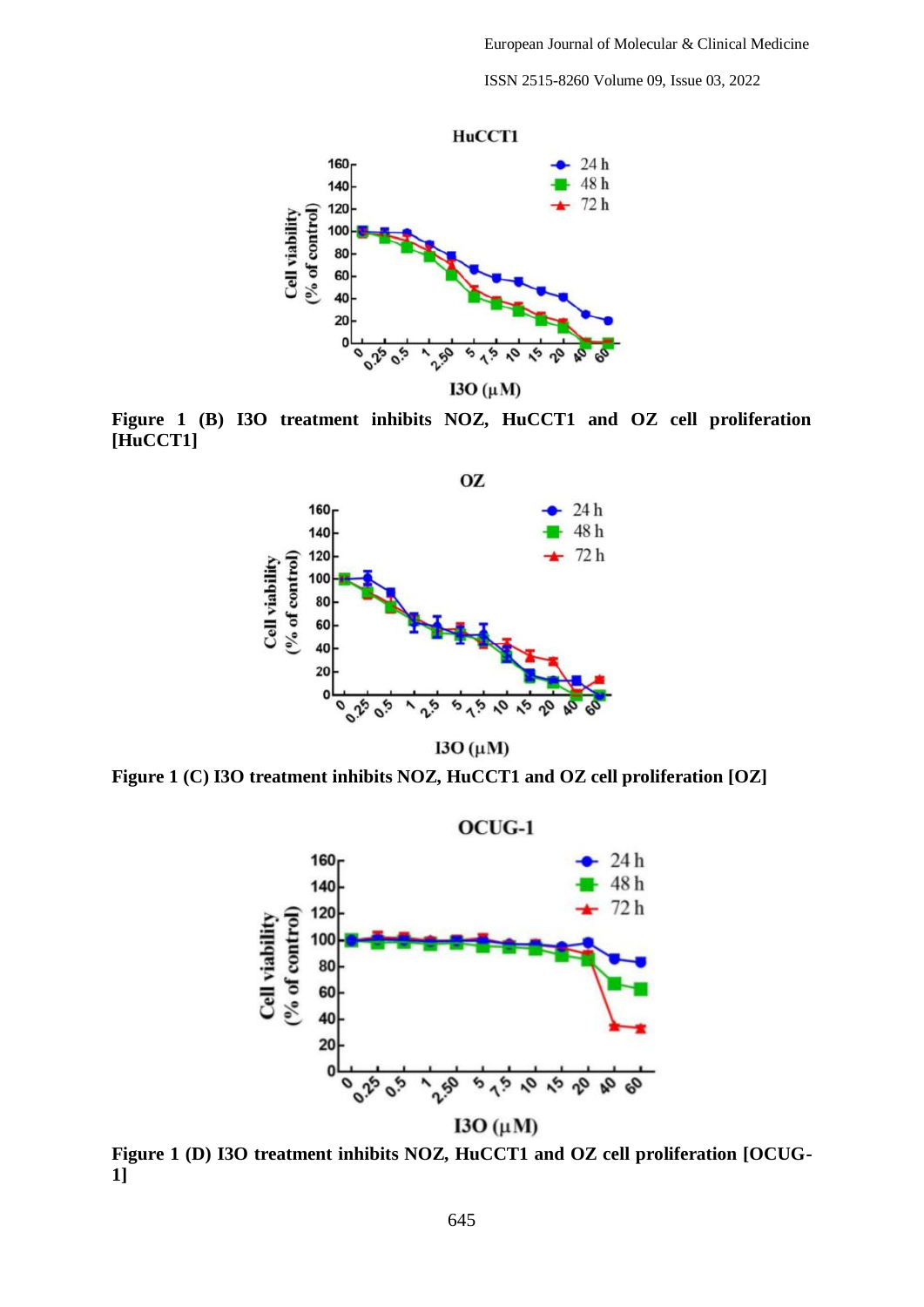ISSN 2515-8260 Volume 09, Issue 03, 2022



**Figure 2. I3O treatment inhibits NOZ, HuCCT1 and OZ cell proliferation**

After I3O treatment, cell viability in NOZ, HuCCT1, and OZ cells was substantially reduced  $(OZ > HuCCT1 NOZ)$ .  $OZ$  cells were shown to be further sensitive to I3O treatment, while OCUG-1 cells were found to be further resistant. The BrdU label was evaluated by the immunofluorescent staining for further investigation if cell proliferation was suppressed following I3O treatment. Percentages of BrdU-positive cells in the I3O-treated group reduced in a dose-dependent manner in NOZ, HuCCT1, and OZ cells, according to BrdU staining data (Figure 2). After I3O treatment, OZ cells were more responsive than NOZ and HuCCT1 cells (Figure 2). Cell viability and BrdU staining results were identical. These findings manifested that I3O could stop human CCA cells from growing.

NOZ cells were incubated with either DMSO or I3O, and the cell-cycle was studied using flow cytometry to see if cell-cycle regulation altered I3O's suppressive effect on CCA cell proliferation. After I3O therapy, cessation of cell cycle was found at the G2/M phase. Furthermore, HuCCT1 cells corroborated this tendency. Furthermore, after I3O treatment, the expression of SubG1 increased in a dose- and time-dependent manner. The cell-cycle progression markers p21, CDC25C, CDC2, cyclin A2, and cyclin B1 were examined using immunoblotting to confirm that the G2/M phase was halted after I3O therapy.

The results had manifested that I3O boosted p21 expression while decreasing CDC25C, CDC2, cyclin A2 and B1 expression. These findings showed that I3O might cause cessation of cell cycle in NOZ cells during the G2/M phase. In addition, after I3O therapy, cell death was observed. SubG1 expression increased in NOZ cells treated with I3O, implying that I3O may trigger cell death in human CCA cells. NOZ cells were treated with 0, 5, and 12.5 M I3O, and apoptotic cells were measured using flow cytometry after 48 and 72 hours of incubation. The findings revealed that I3O caused apoptosis in a time- and dose-dependent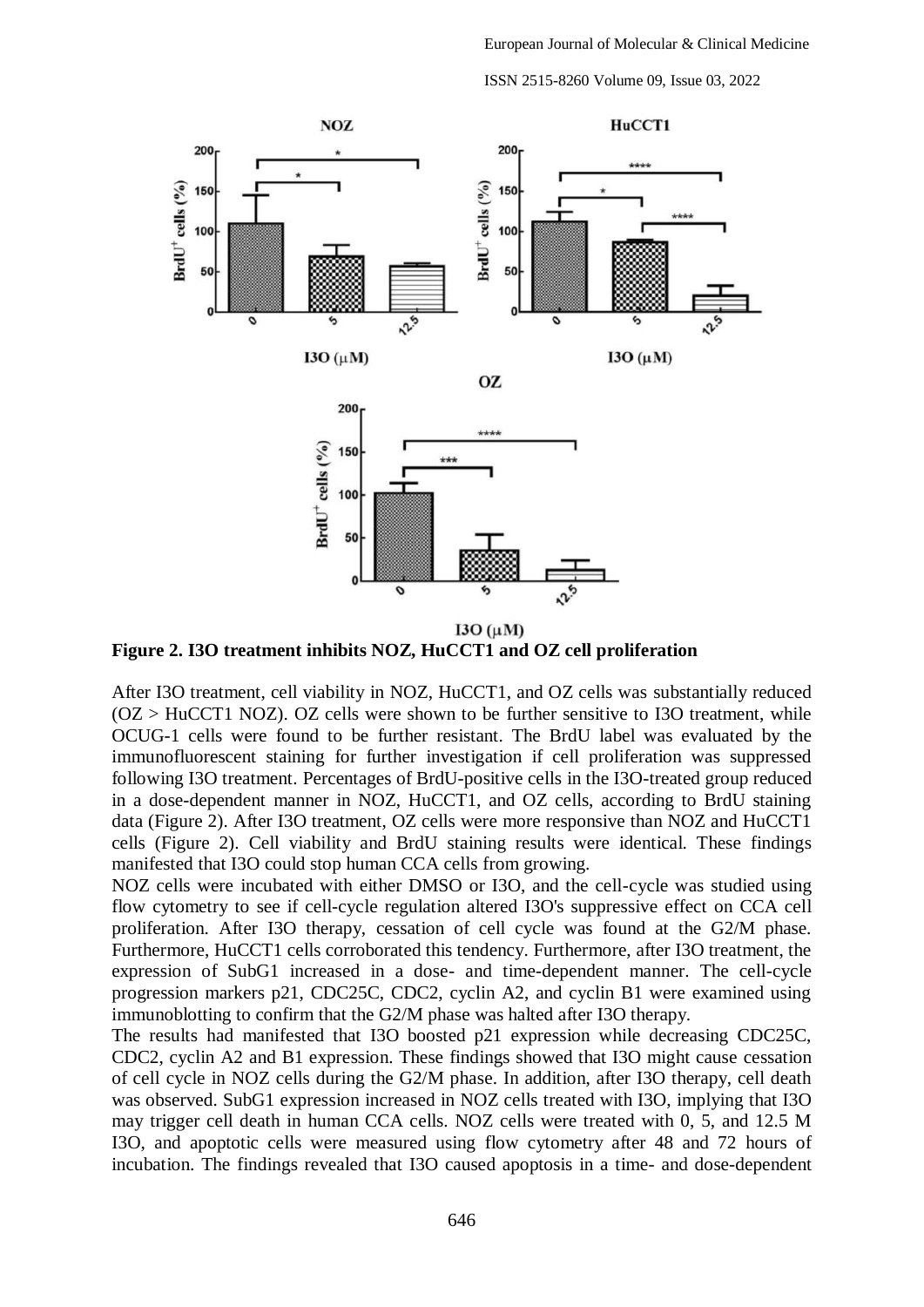manner. Furthermore, I3O clearly triggered apoptosis in HuCCT1 cells, suggesting that apoptosis in anti-human CCAs might be induced by I3O treatment.

# **DISCUSSION**

CCA, which comprises ICC, perihilar, and ECC CCA, is one of the most prevalent biliary cancers. After diagnosis, the median survival rate is twenty-four months (Farley, et al [16]). Participants with CCA have a dismal prognosis, and treatment choices are limited. Surgery or chemotherapy can improve the survival rate; however, the rates are still quite poor after 5 years (Valle, et al [17]; Razumilava and Gores [3]). As a consequence, novel diagnostic and/or therapeutic procedures for CCA management are critical. A derivative of indirubin i.e. I3O, has better pharmacological qualities than indirubin and is more secure for usage (Lo and Chang [9]).

In a recent work, we had discovered that I3O did not cause cytotoxicity in primary granulocytes and primary lymphocytes isolated from healthy donors' peripheral blood (Lee, et al [6]). I3O, on the contrary, showed antitumor effects in numerous human malignancies (Ahn, et al [12]; Blazevic, et al [2]; Lo and Chang [9]; Nam, et al [18]; Perabo, et al [8]). These findings showed that I3O is a safe and potentially effective treatment for human malignancies. We were the first to show that I3O could decrease cell growth, cause G2/M cessation of cell cycle, and activate apoptosis through an intrinsic mitochondrial route in this study.

The anticancer activities of I3O were tested using two human gallbladder carcinoma cell lines, OCUG-1 and NOZ, and two human bile duct carcinoma cell lines, HuCCT1 and OZ. We discovered that I3O had an anticancer effect on NOZ, OZ, and HuCCT1 cells (Figure 1 A, B, C and 2), with OZ cells being more sensitive and OCUG-1 cells being more resistant to I3O treatment than the others (Figure 1 A, B, C and 2). OCUG-1 was the only cell with a wild-type K-Ras, whereas the others had a K-Ras mutation (Yeung, et al [15]). Furthermore, when the K-Ras gene was mutated, CCA cells had a lot of Ras activity (Yeung, et al [15]). Ras' downstream signalling pathways, such as Erk, JNK, and p38, have also been discovered to have a role in cell proliferation, differentiation, and survival (Zhang and Liu [14]). I3O has been shown to suppress the activation of the Erk, JNK, and p38 pathways in a number of studies (Kim and Park [19]; Lee, et al [6]). Hence, whether K-Ras mutation is the cause of I3O sensitivity in human CCAs needs to be investigated further.

Indirubin has been identified as a cyclin-dependent kinase (CDK) and glycogen synthase kinase-3 (GSK-3) inhibitor (Choi, et al [11]; Liao and Leung [20]). Indirubin inhibits CDK1/cyclin B, CDK2/cyclin A, CDK2/cyclin E, and CDK5/p25, all of which are involved in cell cycle progression, and so suppresses tumour cell proliferation (Nam, et al [18]; Santo, et al [13]). Indirubin has been demonstrated to cause cessation of cell cycle at the G/S or G2/M stage in various tumour cells. I3O has previously been shown to diminish cell viability and induce cessation of cell cycle at the G2/M phase in chronic myelogenous leukaemia cells and human acute lymphoblastic leukaemia. Phase G2/M arrests were discovered in I3Otreated human CCA cells, and they were mediated by raised levels of p21 and decreased levels of cyclin B1, cyclin B2, CDC2, and CDC25C in NOZ cells.

# **CONCLUSION**

Finally, it was discovered that I3P has beneficial effects on anti-human CCA activity, resulting in cessation of cell cycle, cell proliferation suppression, and cessation of cell cycle at the G2/M phase, as well as apoptosis. Furthermore, I3O has the potential to cause apoptosis via the caspase-dependent intrinsic mitochondrial route. These findings will aid in the study of I3O's antitumor mechanism in human CCAs and point to I3O as a possible anticancer drug for disease treatment.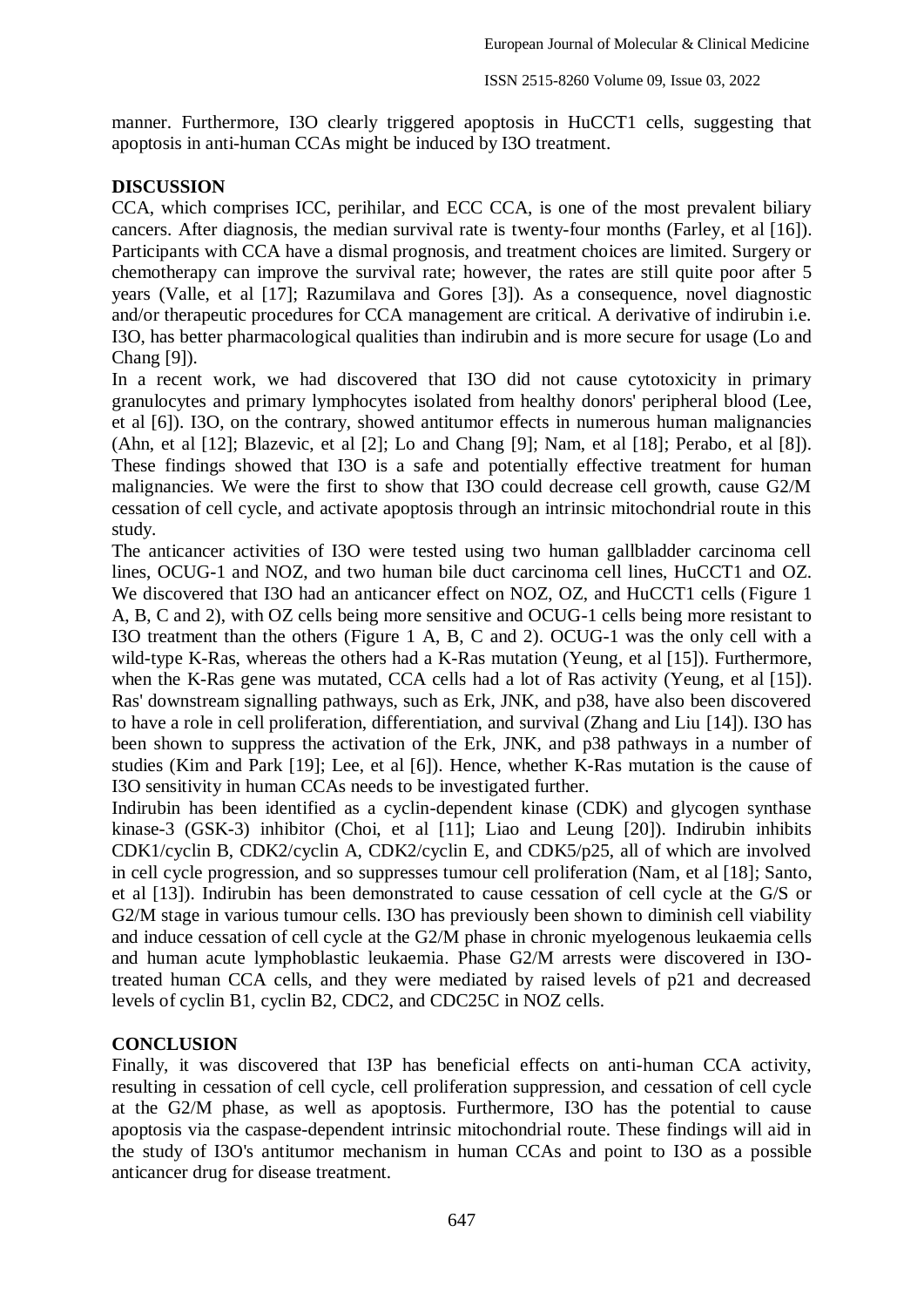# **REFERENCES**

- 1. Amuamuta A, Plengsuriyakarn T, Na-Bangchang K. Anticholangiocarcinoma activity and toxicity of the Kaempferia galanga Linn. Rhizome ethanolic extract. BMC Complementary and Alternative Medicine. 2017 Dec;17(1):1-1.
- 2. Blažević T, Schaible AM, Weinhäupl K, Schachner D, Nikels F, Weinigel C, Barz D, Atanasov AG, Pergola C, Werz O, Dirsch VM. Indirubin-3′-monoxime exerts a dual mode of inhibition towards leukotriene-mediated vascular smooth muscle cell migration. Cardiovascular research. 2014 Mar 1;101(3):522-32.
- 3. Razumilava N, Gores GJ. Cholangiocarcinoma. The Lancet. 2014 Jun 21;383(9935):2168-79.
- 4. Cheng X, Merz KH, Vatter S, Zeller J, Muehlbeyer S, Thommet A, Christ J, Wölfl S, Eisenbrand G. Identification of a water-soluble indirubin derivative as potent inhibitor of insulin-like growth factor 1 receptor through structural modification of the parent natural molecule. Journal of Medicinal Chemistry. 2017 Jun 22;60(12):4949-62.
- 5. Li H, Hu B, Zhou ZQ, Guan J, Zhang ZY, Zhou GW. Hepatitis C virus infection and the risk of intrahepatic cholangiocarcinoma and extrahepatic cholangiocarcinoma: evidence from a systematic review and meta-analysis of 16 case-control studies. World Journal of Surgical Oncology. 2015 Dec;13(1):1-8.
- 6. Lee MY, Liu YW, Chen MH, Wu JY, Ho HY, Wang QF, Chuang JJ. Indirubin-3' monoxime promotes autophagic and apoptotic death in JM1 human acute lymphoblastic leukemia cells and K562 human chronic myelogenous leukemia cells. Oncology reports. 2013 May 1;29(5):2072-8.
- 7. Sano M, Ichimaru Y, Kurita M, Hayashi E, Homma T, Saito H, Masuda S, Nemoto N, Hemmi A, Suzuki T, Miyairi S. Induction of cell death in pancreatic ductal adenocarcinoma by indirubin 3′-oxime and 5-methoxyindirubin 3′-oxime in vitro and in vivo. Cancer Letters. 2017 Jul 1; 397:72-82.
- 8. Perabo FG, Froessler C, Landwehrs G, Schmidt DH, Von Ruecker A, Wirger A, Mueller SC. Indirubin-3′-monoxime, a CDK inhibitor induces growth inhibition and apoptosisindependent up-regulation of survivin in transitional cell cancer. Anticancer research. 2006 May 1;26(3A):2129-35.
- 9. Lo WY, Chang NW. An indirubin derivative, indirubin-3′-monoxime suppresses oral cancer tumorigenesis through the downregulation of survivin. PLoS One. 2013 Aug 13;8(8): e70198.
- 10. Hughes T, O'Connor T, Techasen A, Namwat N, Loilome W, Andrews RH, Khuntikeo N, Yongvanit P, Sithithaworn P, Taylor-Robinson SD. Opisthorchiasis and cholangiocarcinoma in Southeast Asia: an unresolved problem. International journal of general medicine. 2017; 10:227.
- 11. Choi OM, Cho YH, Choi S, Lee SH, Seo SH, Kim HY, Han G, Min DS, Park T, Choi KY. The small molecule indirubin-3′-oxime activates Wnt/β-catenin signaling and inhibits adipocyte differentiation and obesity. International journal of obesity. 2014 Aug;38(8):1044-52.
- 12. Ahn MY, Kim TH, Kwon SM, Yoon HE, Kim HS, Kim JI, Kim YC, Kang KW, Ahn SG, Yoon JH. 5-Nitro-5′-hydroxy-indirubin-3′-oxime (AGM130), an indirubin-3′-oxime derivative, inhibits tumor growth by inducing apoptosis against non-small cell lung cancer in vitro and in vivo. European Journal of Pharmaceutical Sciences. 2015 Nov 15; 79:122-31.
- 13. Santo L, Siu KT, Raje N. Targeting cyclin-dependent kinases and cell cycle progression in human cancers. InSeminars in oncology 2015 Dec 1 (Vol. 42, No. 6, pp. 788-800). WB Saunders.